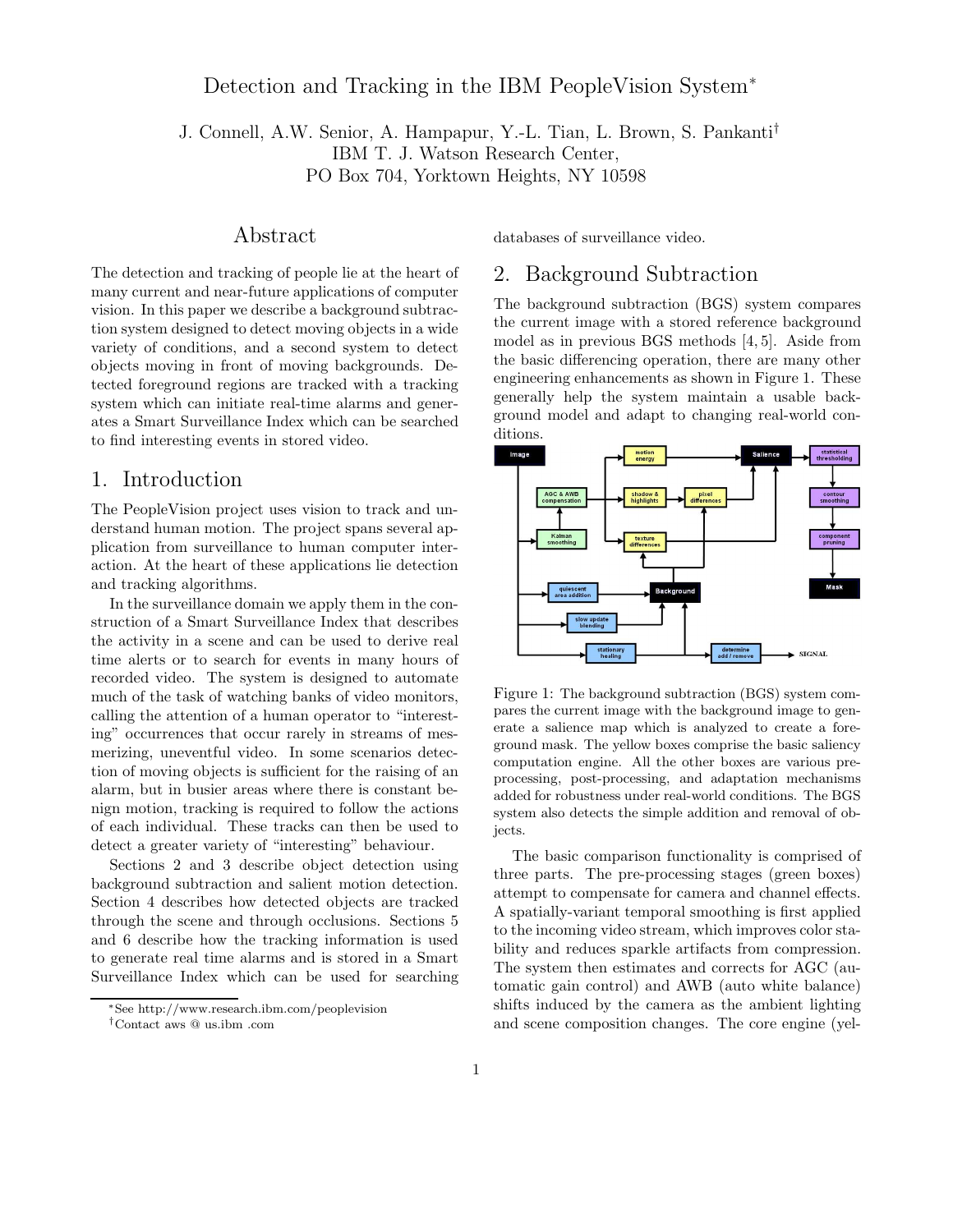low boxes) does the basic comparison and combines evidence from differences in color, texture, and motion weighted by overall channel noise estimates. The use of multiple modalities improves the detection of objects in cluttered environments and mitigates the sometimes harmful effects of over-aggressive shadow removal. Finally, the resulting saliency map is subjected to post-processing (purple boxes) to generate a cleaner foreground mask. The salience map is thresholded, smoothed using morphology-like operators, and then small holes and blobs are eliminated.

The remainder of the modules (blue boxes) are used to build and update the background model. A challenge for real-world systems is to acquire a background model even if there are moving objects in the scene. Sometimes it is not practical or feasible to quickly acquire an "empty" reference image. Our BGS system solves this by keeping track of where there has recently been motion or a detected foreground object. For regions which are sufficiently "quiescent", the corresponding portion of the input image is incrementally added to the background model until a complete reference image is obtained. Over the longer term, these same stable non-foreground regions control where it is acceptable to blend each new input image in with the background image. This mechanism allows the system to track slow overall changes, such as the sun passing behind a cloud in outdoor scenes.



Figure 2: The BGS system can automatically "heal" regions, such as this recently closed door (left), by forcing them into the background. The system maintains a map of the number of frames since motion was observed (middle) and finds the minimum of this map for each current foreground component (right). When there has been no motion associated with an object for a specified amount of time, it is considered a candidate for healing.

A novel aspect of the BGS system is its ability to "heal" the background image by selectively adding uninteresting, stationary foreground objects to it. This process, shown in Figure 2, is advantageous because it makes detection of objects passing in front of such areas easier. A foreground object is deemed uninteresting if it has not moved, or has had no internal motion, for a specified amount of time. Even when people stop walking slight motions prevent them from being inadvertently pushed into the background model. The BGS system also gives the top level program the option of "vetoing" any of its proposed healing actions if, for instance, it wishes to continue tracking an object.

When healing, the BGS system can also discriminate between removed versus abandoned objects. It does this by analyzing the change in the amount of edge energy associated with the boundaries of the foreground region, as shown in Figure 3. Barring extremely cluttered environments, if there are significantly more edges then an object has been added. Conversely, less associated edge energy suggests that an object has been removed. If the edge measure is similar before and after, it typically means that there has been a statechange (e.g. a door closing). However, if the total edge energy is low in both cases (i.e. indistinct boundaries) the region is more likely to be something like a persistent soft shadow that the system did not fully compensate for. The category determined for each proposed region is important because it can serve as a filter to allow automatic healing of certain types. It also forms the basis for useful security alerts, such as abandoned object detection (Section 5).



Figure 3: Healing category determination. The deposited book in the current frame (top left) is about to be "healed" and made part of the background model (lower left). The system computes the edge strengths for the current frame (top middle) and the original background (bottom middle) and compares the average edge energy near the boundary of the region in the current frame (top right) and background model (bottom right).

# 3. An Alternative Object Detection Approach

Background subtraction identifies regions that are different from some background model. In some scenes, however, there is constant motion or appearance change, which make it difficult to build a model for the appearance of a pixel. Water surfaces, windblown vegetation and video displays are all classified as foreground by conventional background subtraction algorithms, as are rapid scene-wide lighting changes, though previous authors have devised systems to cope with some of these problems [3, 5]. We are not interested in tracking these regions, but do wish to track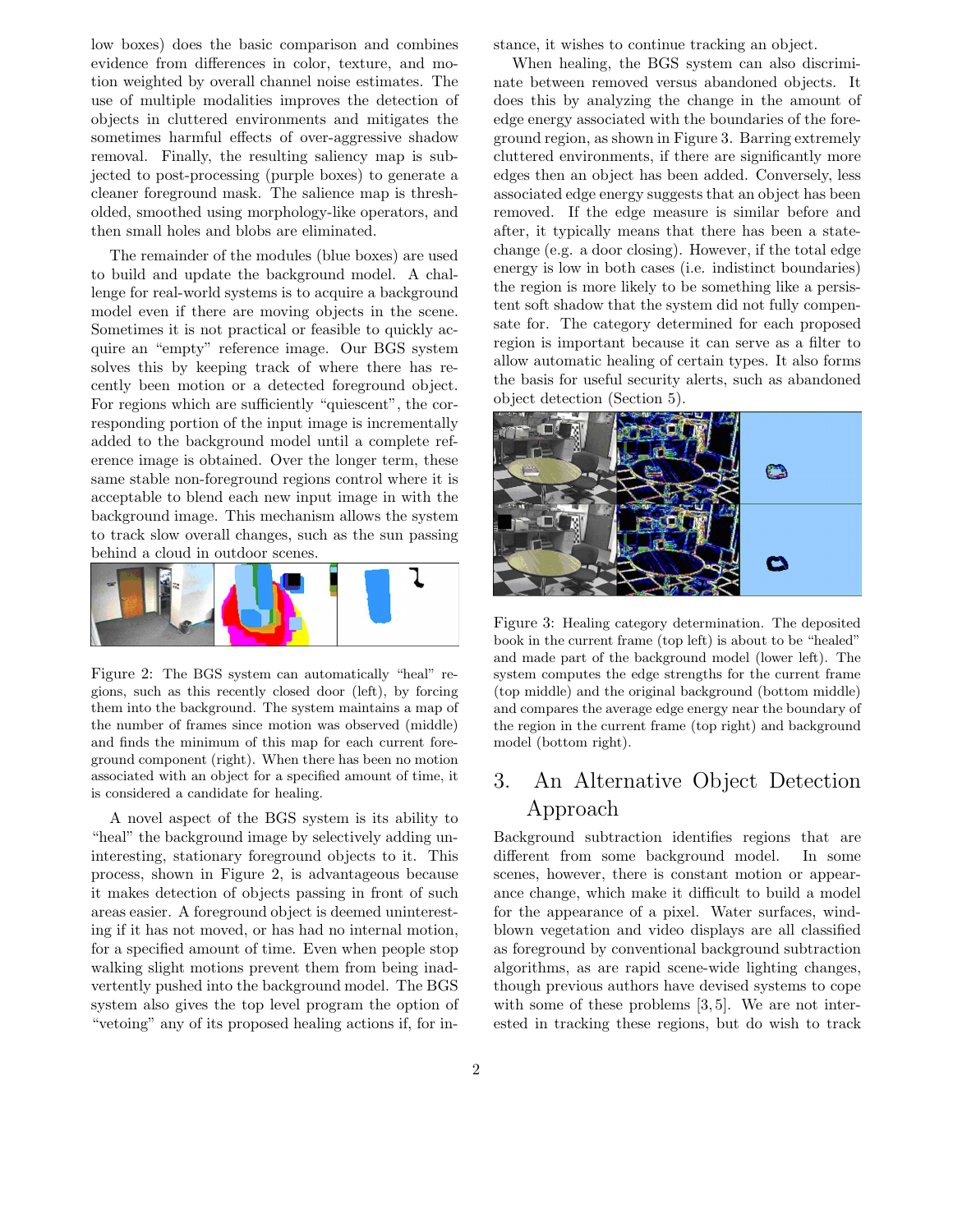objects that move in front of them. Consequently, we have developed a salient motion detection system that detects objects by a method complementary to that of background subtraction. Here we approach the problem from a motion filtering perspective. Consider Figure 4. The image on the left shows a scene where a person is walking in front of a bush which is waving in the wind. The next image shows the output of a traditional background subtraction algorithm, that detects the bush and the person as moving regions.

Salient motion detection uses optical flow to detect objects moving in front of a constantly changing background. First, a simple image difference detects regions where motion is occurring and within these optic flow is calculated. Optic flow vectors are chained together over a temporal window of  $n$  (typically 10–15) frames. Pixels for which the optic flow vectors are consistent in both  $x$  and  $y$  directions are labeled as foreground candidates. A chain of vectors is deemed consistent  $(in x or y)$  if the sign of that component is the same for 2/3 of the frames. The candidate regions from the motion filtering are subjected to a morphological region growing process to obtain the final detection mask, shown in the right of Figure 4. Background subtrac-



Figure 4: A person moving in front of wind-blown foliage. Centre: the result of a conventional background subtraction algorithm. Right: The object detected using salient motion. tion and salient motion detection are complementary approaches. Background subtraction is more suited for indoor environments where lighting is fairly stable and distracting motions are limited, whereas salient motion detection is well suited to detection in outdoor situations.

### 4. Tracking

Tracking can be seen as a problem of assigning consistent identities to visible objects. Over time we obtain a number of observations of objects (detections by the background subtraction algorithm) but need to label these so that all observations of a given person are given the same label. When one object passes in front of another, partial or total occlusion takes place, with background subtraction detecting a single moving region. By occlusion handling, we hope to be able to segment this region, labelling each part appropriately, and correctly labelling the detected objects when they separate. In more complex scenes, occlusions between

many objects must be dealt with.

When objects are widely separated as simple bounding box tracker is sufficient to associate a track identity with each foreground region. Bounding box tracking works by measuring the distance between each foreground region in the current frame and each object that was tracked in the previous frame, a match being declared if the object overlaps the region or lies very close.

If the foreground regions and tracks form a one-toone mapping, then the tracking is complete and tracks are extended to include the regions in the new frame using this association. If a foreground region is not matched by any track, then a new track is created, and if a track matches no foreground region, it continues at a constant velocity, but is considered to have left the scene if it fails to match any region for a few frames.

Occasionally, a single track will be associated with two regions. For a few frames this is assumed to be a failure of background subtraction and both regions are associated with the track, but if there are consistently two or more foreground regions, then the track is split into two, to model such cases as when a group of people separate, a person leaves a vehicle, or an object is deposited by a person.

#### 4.1. Appearance models

More complex interactions where more than one track is associated to one or more foreground regions are handled by a mechanism that uses an appearance model of each tracked object.

An appearance model consists of an image of the object — a two dimensional array of colour values with a mask indicating which pixels belong to the object. An appearance model is initialized by copying the foreground pixels of a new track. The appearance model can be correllated with detected foreground regions to track the motion of the centroid of an object being tracked by bounding box tracking. At each frame the appearance is updated by copying the current foreground pixels. During an occlusion, the foreground



Figure 5: Appearance models from a PETS 2001 [2] video sequence, showing the appearance of model pixels, as one model recedes (left) and another approaches (right). Pixels not in the model appear black.

models of all the tracks in the occlusion are used to explain the pixels labelled as foreground by the background subtraction mechanism. We assume a depth